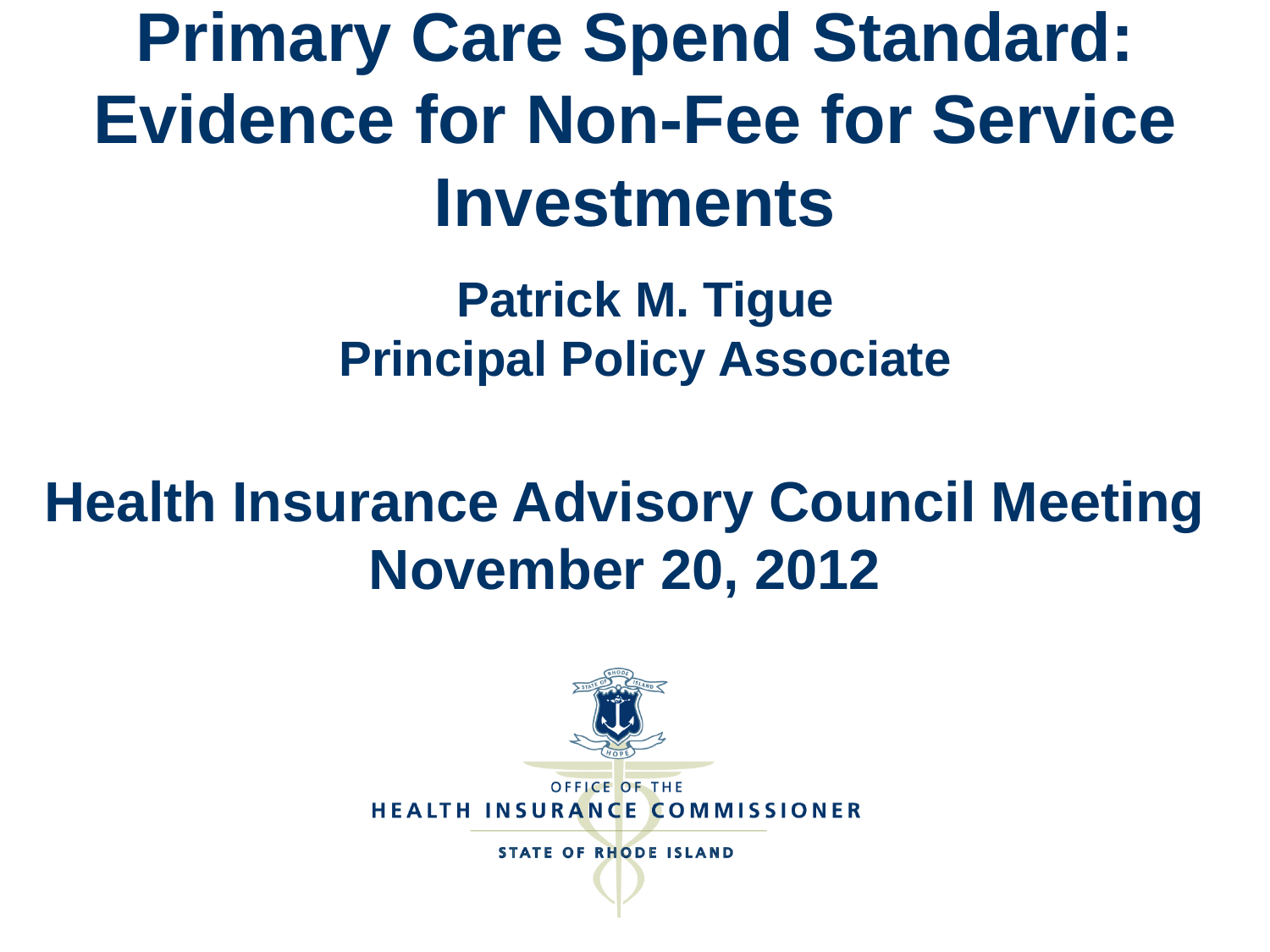

- Introduction
- Assessing Non-FFS Investments
- Moving Forward

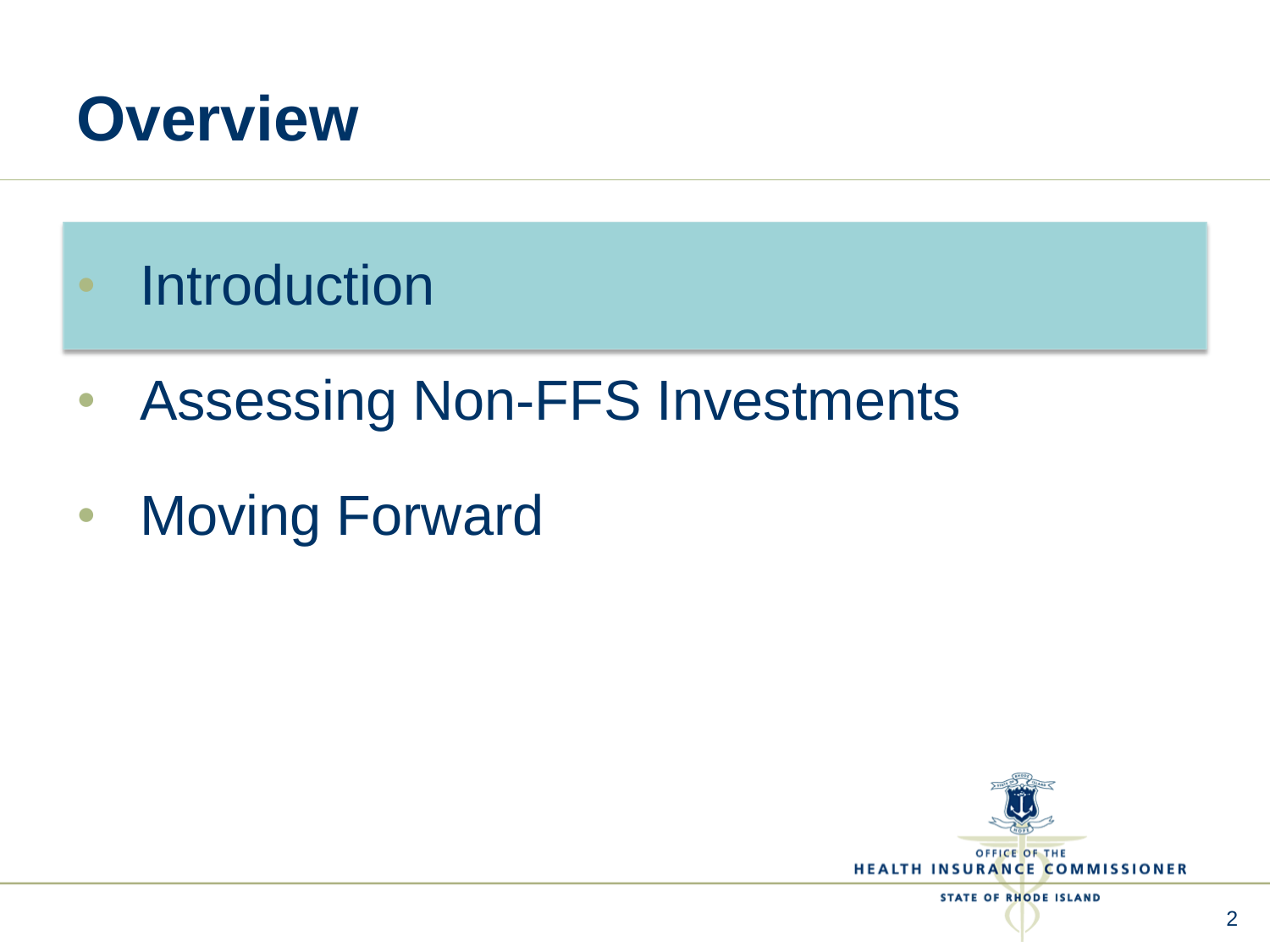# **Reminder: Key Findings from Last Time**

- The commercial health insurers are compliant in meeting their targets under the primary care spend standard.
- Primary care spending is rising while total medical spending is falling.
- Patient centered medical homes (PCMHs) and other non-fee for service (non-FFS) methods drive the rise in primary care spending.
- **Primary care spending will continue to grow in the years ahead. Which investments will yield the best return?**

3

**HEALTH INSURANCE COMMISSIONER STATE OF RHODE ISLAND**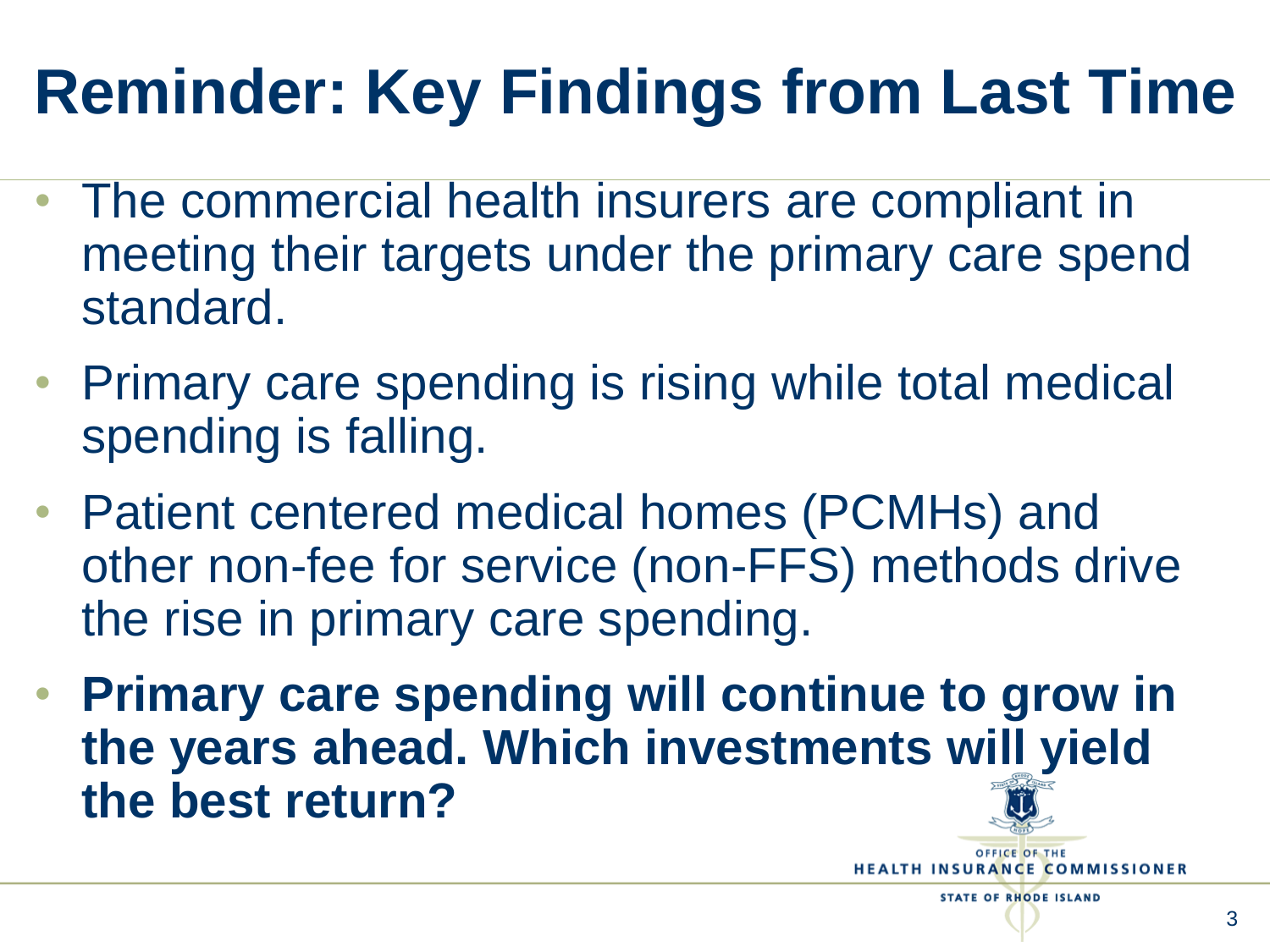# **Future Primary Care Spending Should Prioritize Non-FFS**

- In original guidance, HIAC emphasized need for growth in primary care spending outside of FFS payment system. The question is not **whether** we should emphasize non-FFS investments, but rather **which** non-FFS investments should receive priority.
- Why? Some spending will yield better results than others.
- Priorities should be **aligned** across insurers to maximize the potential to build a system centered on affordable and coordinated care.
- OHIC is looking to HIAC for guidance on this important issue.

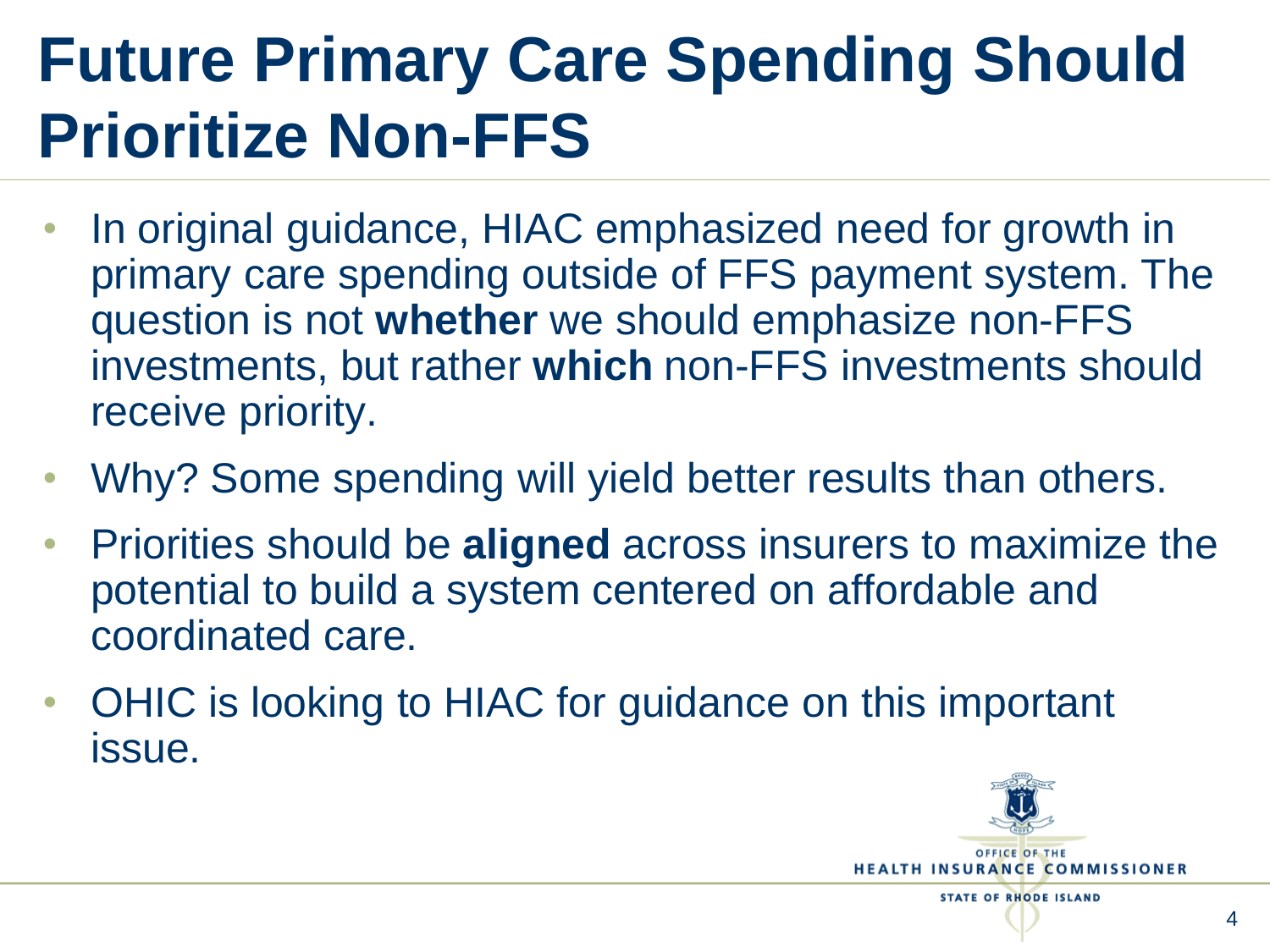

- Introduction
- Assessing Non-FFS Investments
- Moving Forward



**STATE OF RHODE ISLAND**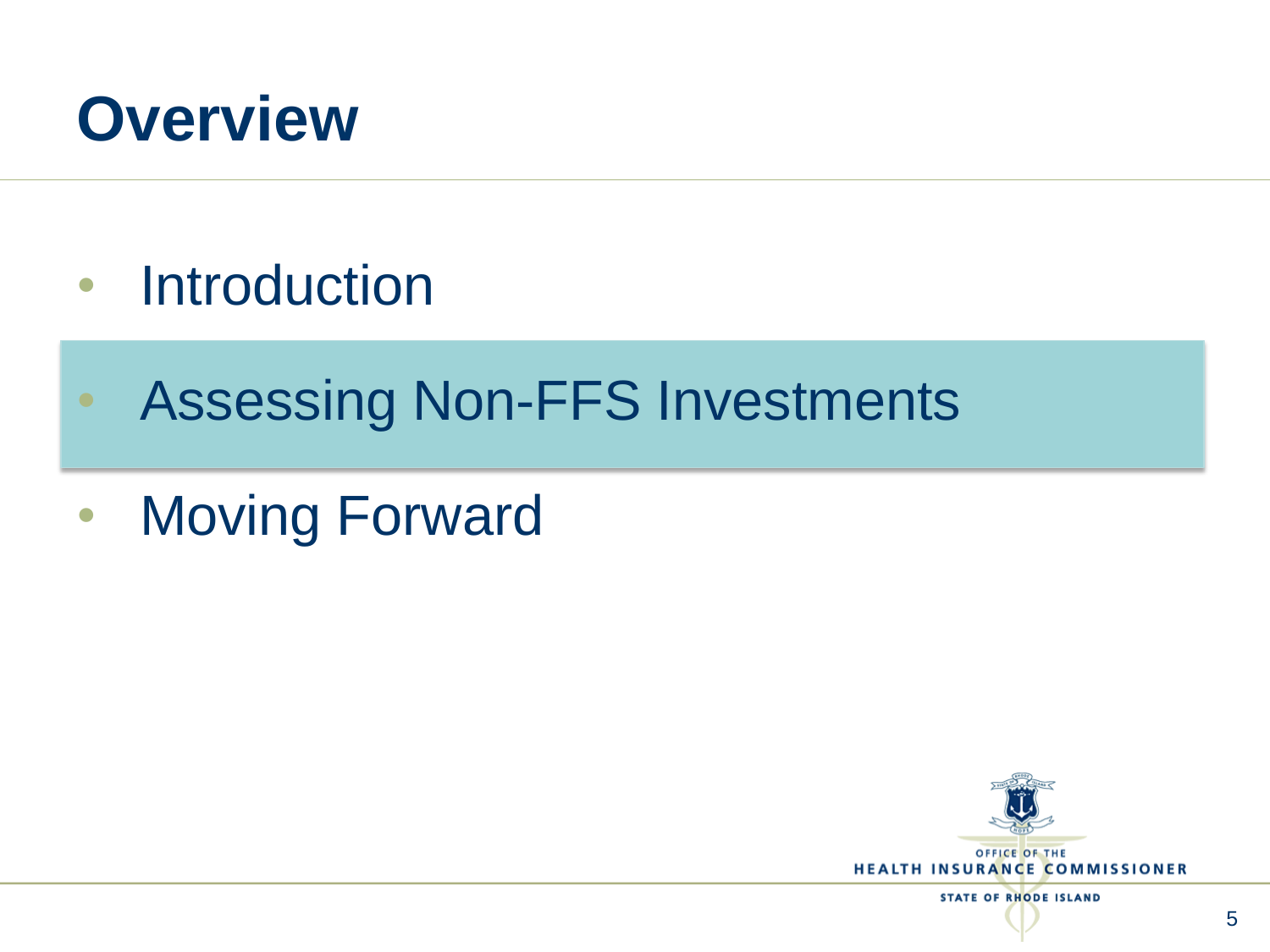#### **What We Did**

- Took major categories of non-FFS spending from OHIC monitoring reports
- Asked insurers to rate effectiveness of this spend (to lower cost and improve quality) based on local or national evidence

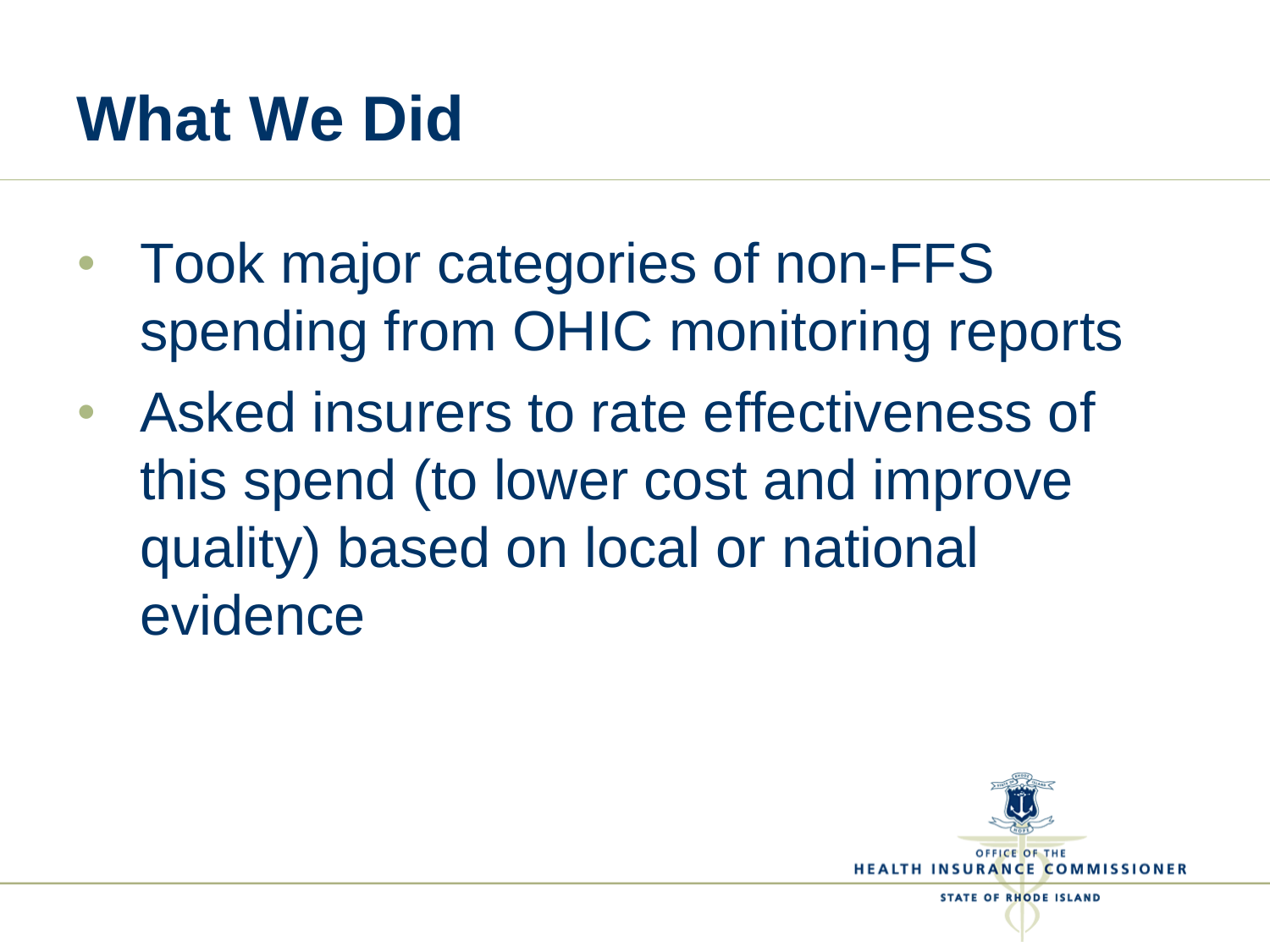#### **Insurer Spending on and Rating of Non-FFS Investments**

**Potential of Non-FFS Investments to Lower Costs and Improve Quality**

| <b>Type</b>                                               | 2012<br><b>Forecasted</b><br>Spend* | <b>Potential to Lower</b><br><b>Costs/Improve Quality**</b><br>$=$ Low |
|-----------------------------------------------------------|-------------------------------------|------------------------------------------------------------------------|
| 1. Rhode Island Chronic Care Sustainability<br>Initiative | \$1,958,967                         |                                                                        |
| 2. Patient-Centered Medical Home (Other)                  | \$11,368,114                        | $\sqrt{1/2}$                                                           |
| 3. Incentive Payments to Providers                        | \$4,318,495                         |                                                                        |
| 4. Other***                                               | \$2,866,883                         | 1/2                                                                    |
| 5. Electronic Medical Records Incentives                  | \$574,000                           | $\sqrt{1/2}$                                                           |
| 6. CurrentCare                                            | \$2,203,000                         |                                                                        |
| 7. Loan Forgiveness                                       | \$350,000                           |                                                                        |

\*Figures represent the combined 2012 forecasted spend for Blue Cross Blue Shield of Rhode Island, Tufts Health Plan, and United Healthcare

\*\*Ratings represent the average rating given by insurers for each investment type

\*\*\*Includes initiatives such as: accountable care organizations, practice coaching, and community grants



**HEALTH INSURANCE COMMISSIONER** 

**STATE OF RHODE ISLAND**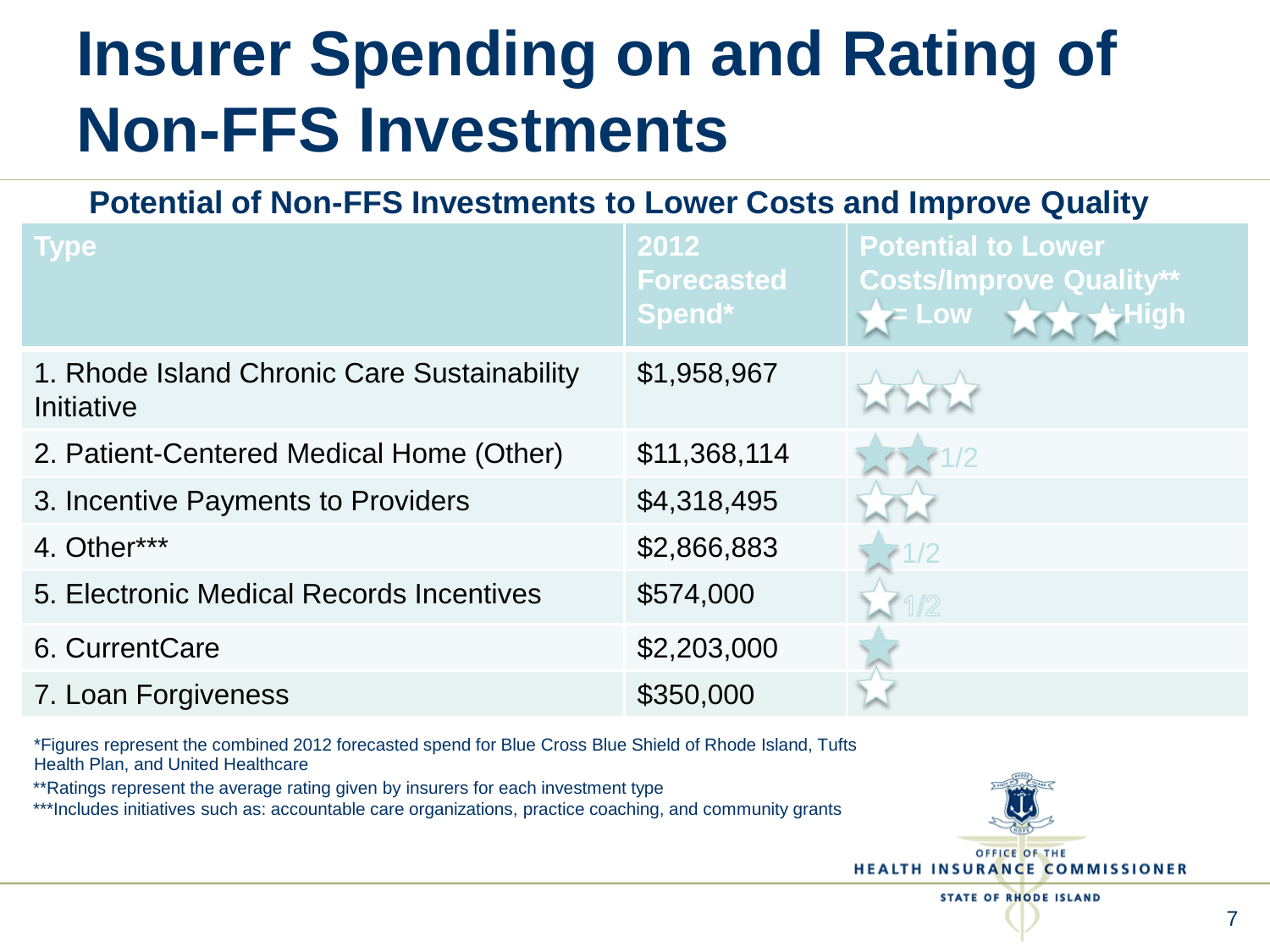### **Rationale for Ratings Provided by Insurers**

- Limited evidence available from insurers to support the ratings
- Consensus across insurers around CSI-RI and other PCMH investments as most promising
- Insurer consensus supported by local and national evidence

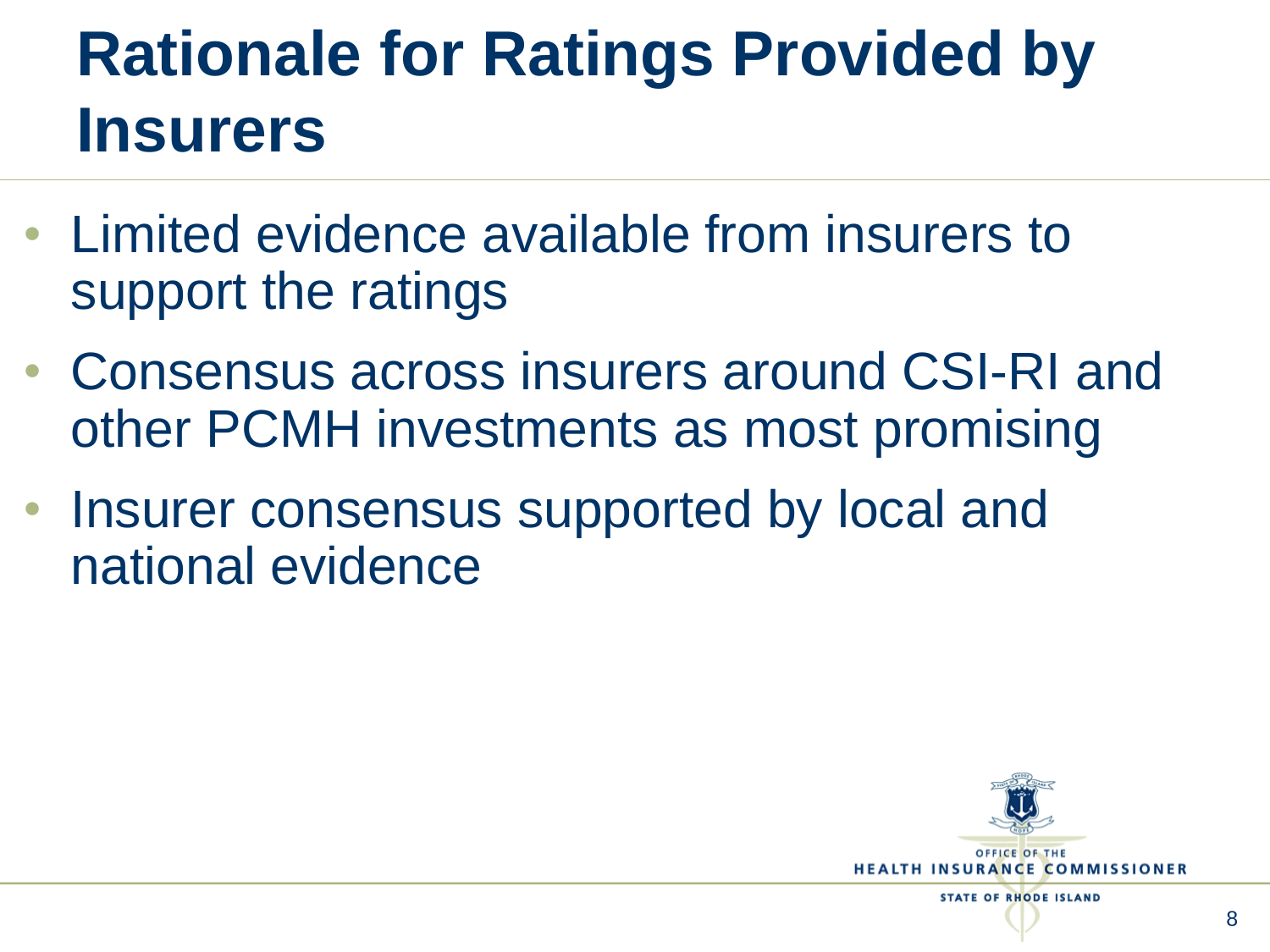#### **RI-CSI Results**

- 8% reduction in emergency department visits for ambulatory care sensitive conditions (CSI-RI)
- 6% reduction in rates of hospitalization (CSI-RI)
- BCBSRI and United internal evaluations show slowing of cost trends at their PCMH sites.

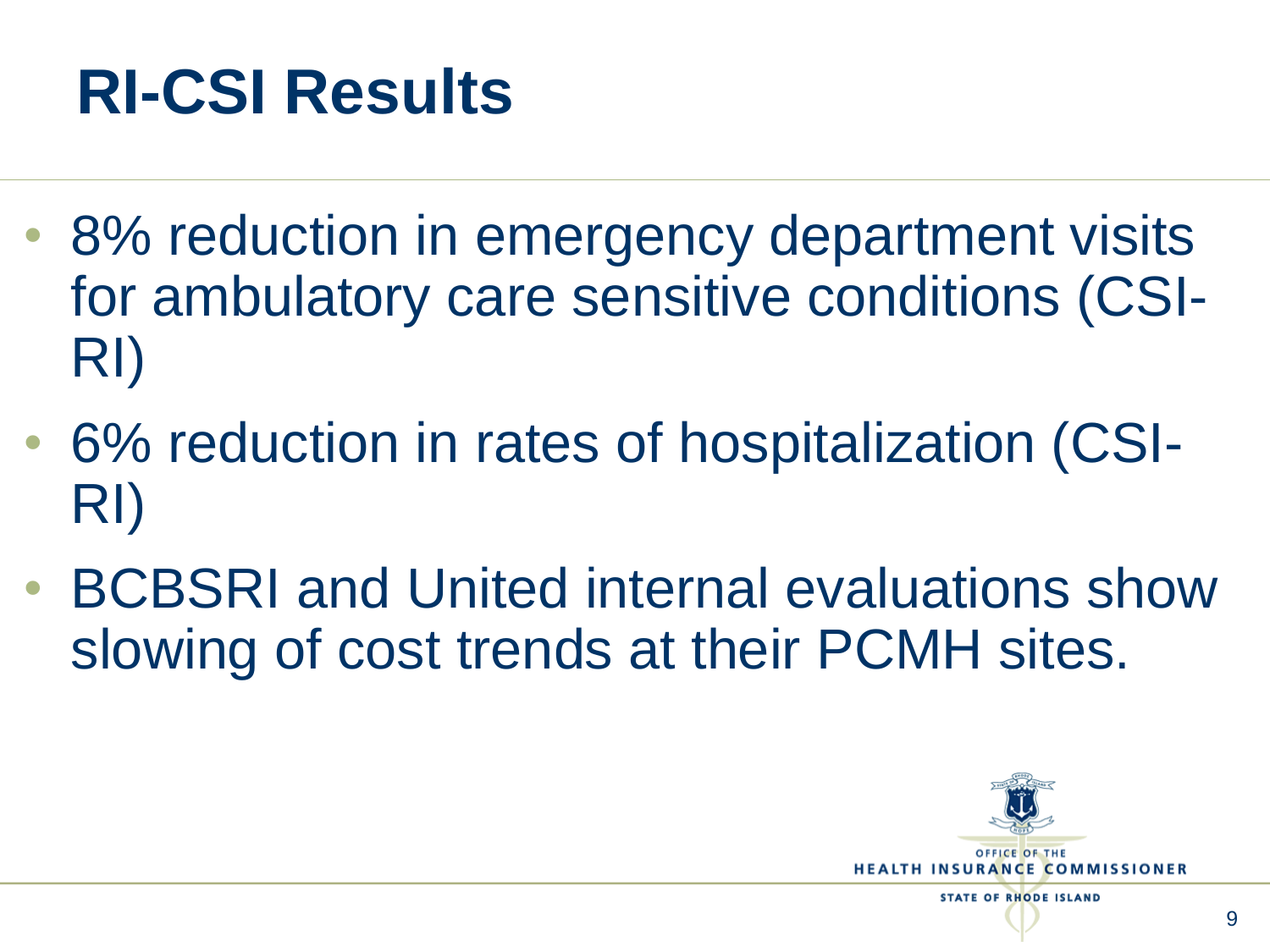# **National PCMH Results**

- 37% reduction in emergency department visits (Capital Health Plan in FL)
- 39% reduction in emergency department visits (HealthPartners in MN)
- 15% reduction in rates of hospitalization (BCBSCA)

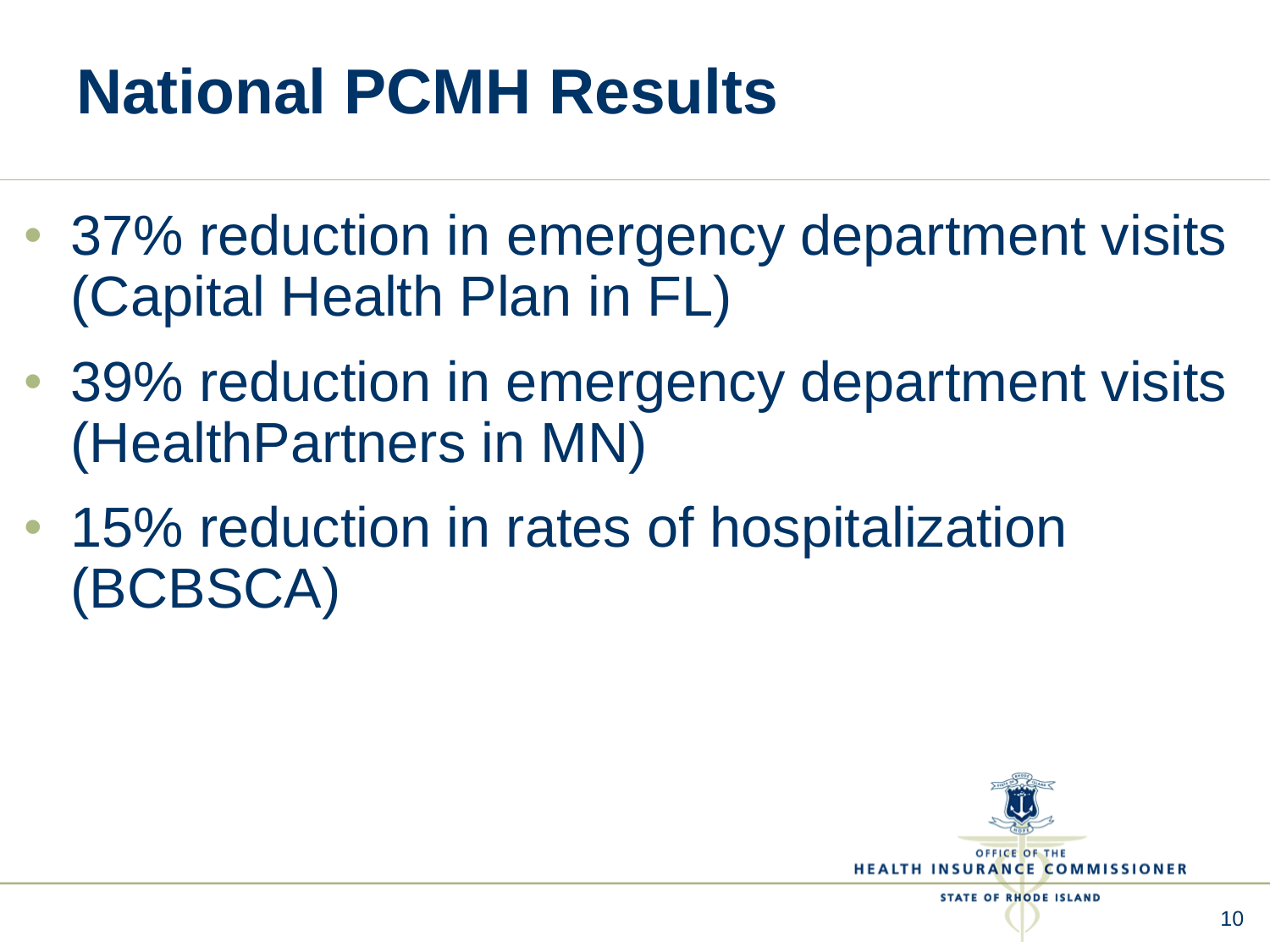# **National PCMH Results (Continued)**

- 10% reduction in rates of hospitalization (BCBSNE)
- 9% lower health care costs among PCMH patients (Capital District Physicians' Health Plan in NY)
- 10% lower health care costs among PCMH patients (BCBSNJ)

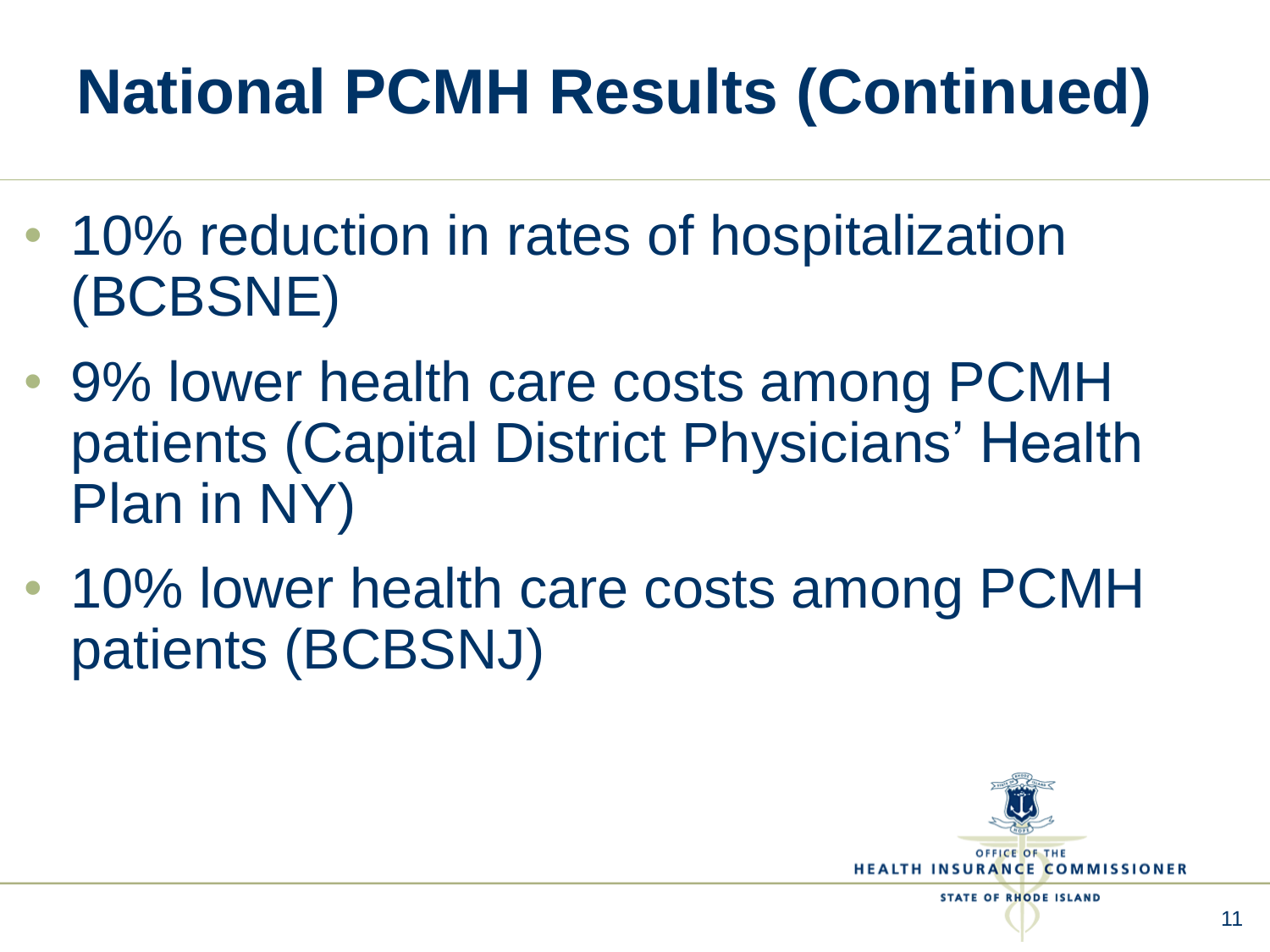# **Rationale for Ratings Provided by Insurers (Continued)**

- Incentive payments, such as pay-for-performance, seen as valuable as well but not to same extent
- These payments can enhance the focus on preventive care and chronic disease management to ensure proper attention
- Other investments either seen as having more limited potential or as difficult to assess
- Note, however, there is policy consensus around importance CurrentCare, although too early for evidence

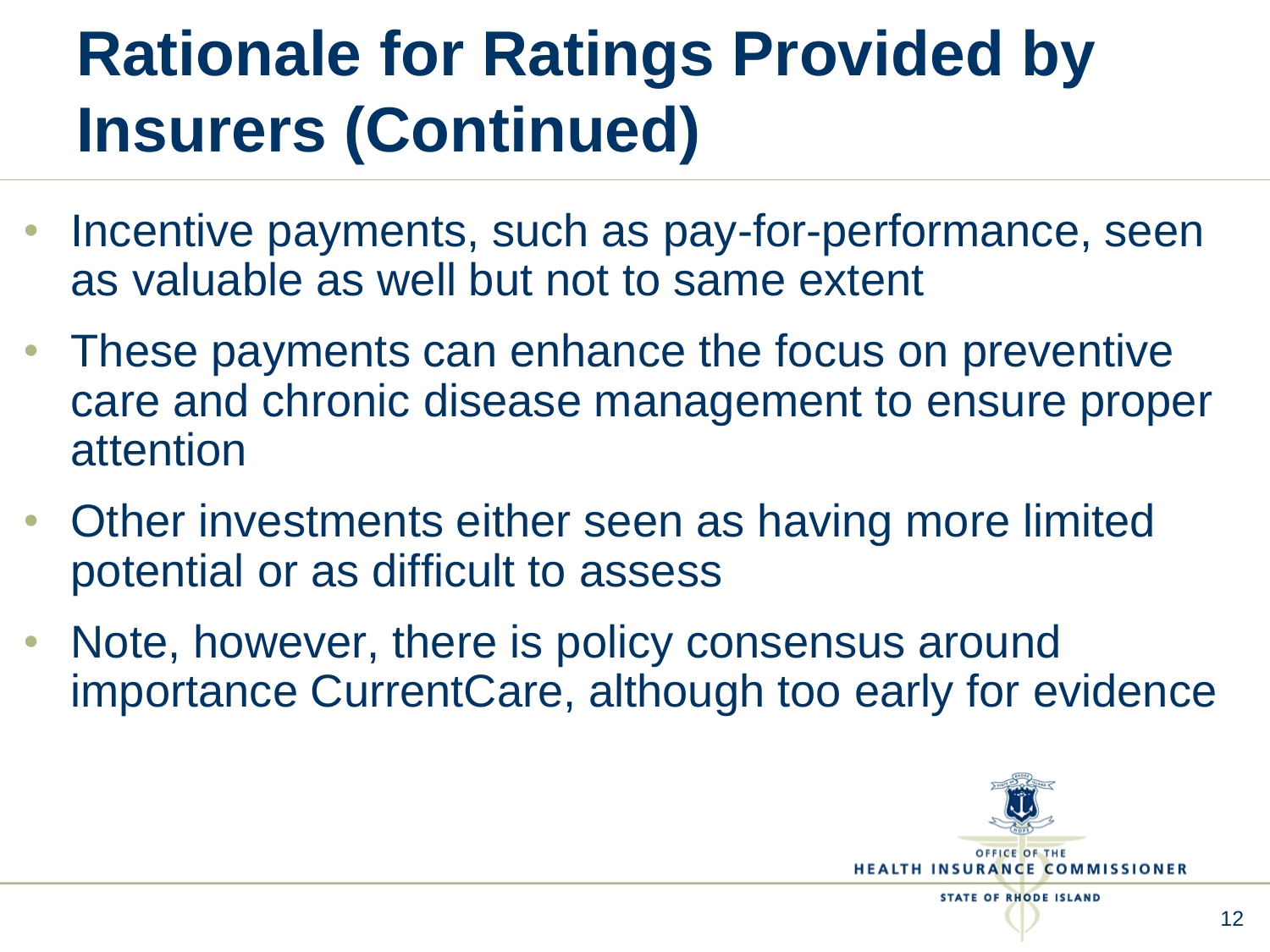

- Introduction
- Assessing Non-FFS Investments
- **Moving Forward**

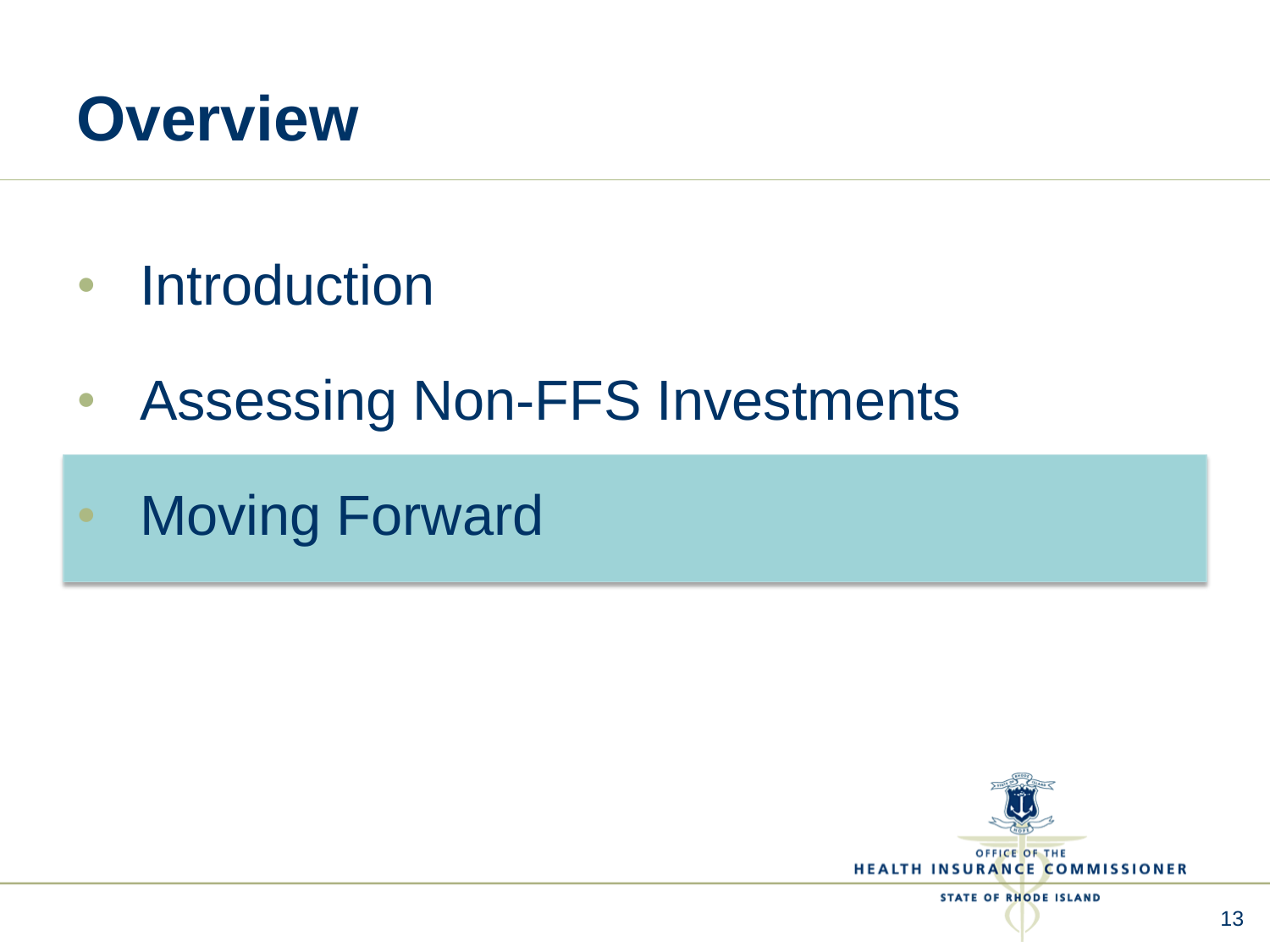### **Discussion Questions**

- Which non-FFS investments should be prioritized?
- How prescriptive should OHIC be in its new primary care spend standard guidance?
- Should guidance be issued for 2013 or 2013 and 2014?